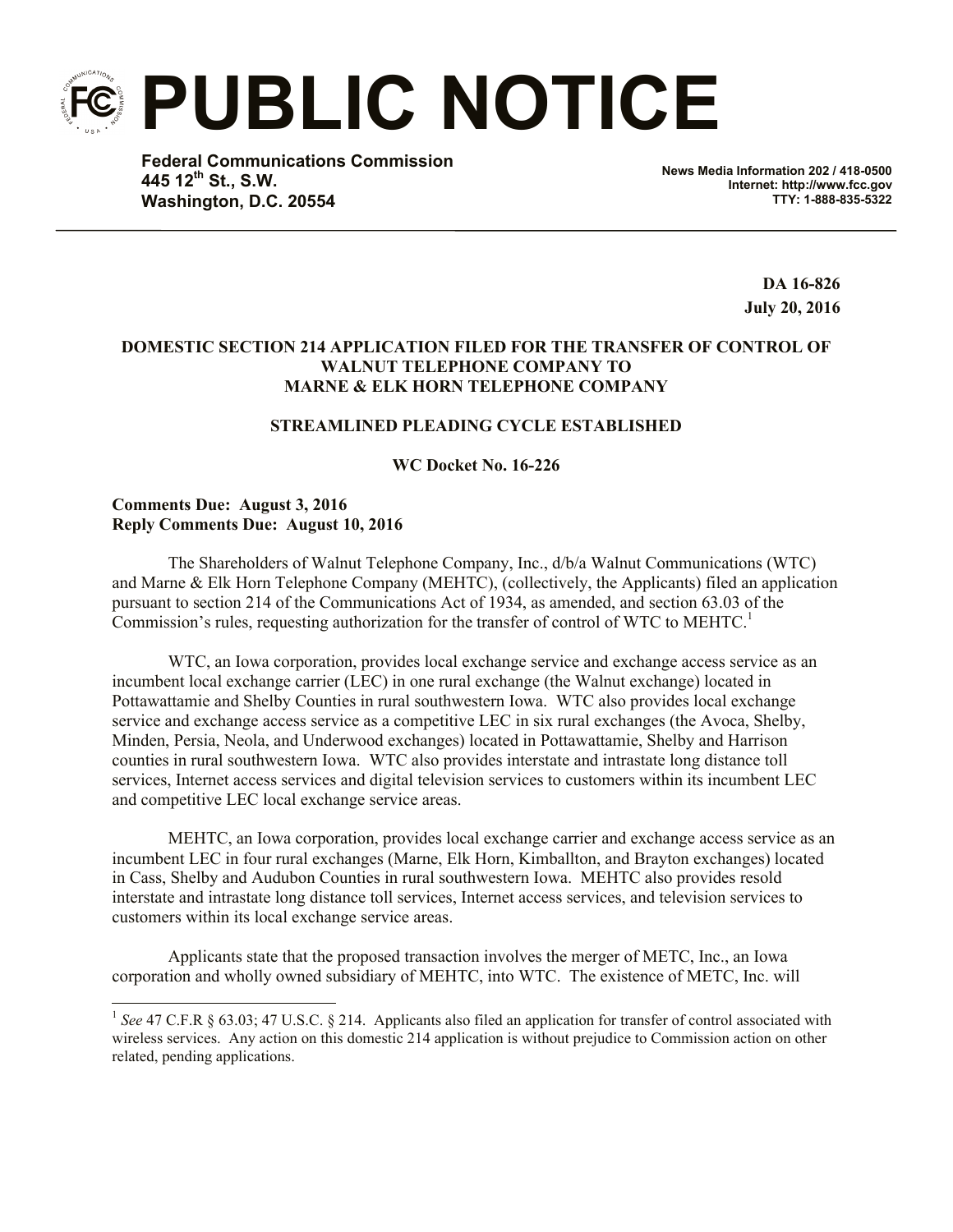cease, and the pre-existing shares of WTC will be redeemed for ach and MEHTC stock. As a result of the proposed transaction, MEHTC will become the parent company owning 100 percent of the stock of WTC. MEHTC will thereby control WTC, including WTC's blanket section 214 authorization.

Applicants state that the proposed transaction will ensure that WTC's customers and service area will continue to receive services at affordable rates during the foreseeable future. Applicants further state that the incumbent LEC and competitive LEC service areas of WTC and MEHTC do not overlap, and they do not compete for the same local exchange service customers. Applicants note, however, that WTC's Walnut exchange is adjacent to MEHTC's Marne and Elk Horn exchanges. We accept this for streamlined processing pursuant to our authority to afford streamlining to particular applications on a case-by-case basis. $2^7$ 

Domestic Section 214 Application Filed for the Transfer of Control of Walnut Telephone Company, Inc. to Marne & Elk Horn Telephone Company, WC Docket No. 16-226 (filed July. 13, 2016).

## **GENERAL INFORMATION**

 $\overline{\phantom{a}}$ 

The transfer of control identified herein has been found, upon initial review, to be acceptable for filing as a streamlined application. The Commission reserves the right to return any transfer application if, upon further examination, it is determined to be defective and not in conformance with the Commission's rules and policies. Pursuant to Section 63.03(a) of the Commission's rules, 47 CFR § 63.03(a), interested parties may file comments **on or before August 3, 2016**, and reply comments **on or before August 10, 2016**. Pursuant to Section 63.52 of the Commission's rules, 47 C.F.R. § 63.52, commenters must serve a copy of comments on the Applicants no later than the above comment filing date. Unless otherwise notified by the Commission, the Applicants may transfer control on the 31st day after the date of this notice.

Pursuant to Section 63.03 of the Commission's rules, 47 CFR § 63.03, parties to this proceeding should file any documents in this proceeding using the Commission's Electronic Comment Filing System (ECFS): http://apps.fcc.gov/ecfs/.

#### **In addition, e-mail one copy of each pleading to each of the following:**

- 1) Tracey Wilson, Competition Policy Division, Wireline Competition Bureau, tracey.wilson@fcc.gov;
- 2) Dennis Johnson, Competition Policy Division, Wireline Competition Bureau, dennis.johnson@fcc.gov;
- 3) Jim Bird, Office of General Counsel,  $\lim_{h \to 0} \frac{\text{bird}}{\text{det} \text{sec}}$ .gov;
- 4) David Krech, International Bureau, david.krech@fcc.gov;

<sup>2</sup> *See Implementation of Further Streamlining Measures for Domestic Section 214 Authorizations*, Report and Order, 17 FCC Rcd 5517, 5531-32, 5535, paras. 28, 34 (2002); 47 C.F.R § 63.03(a).